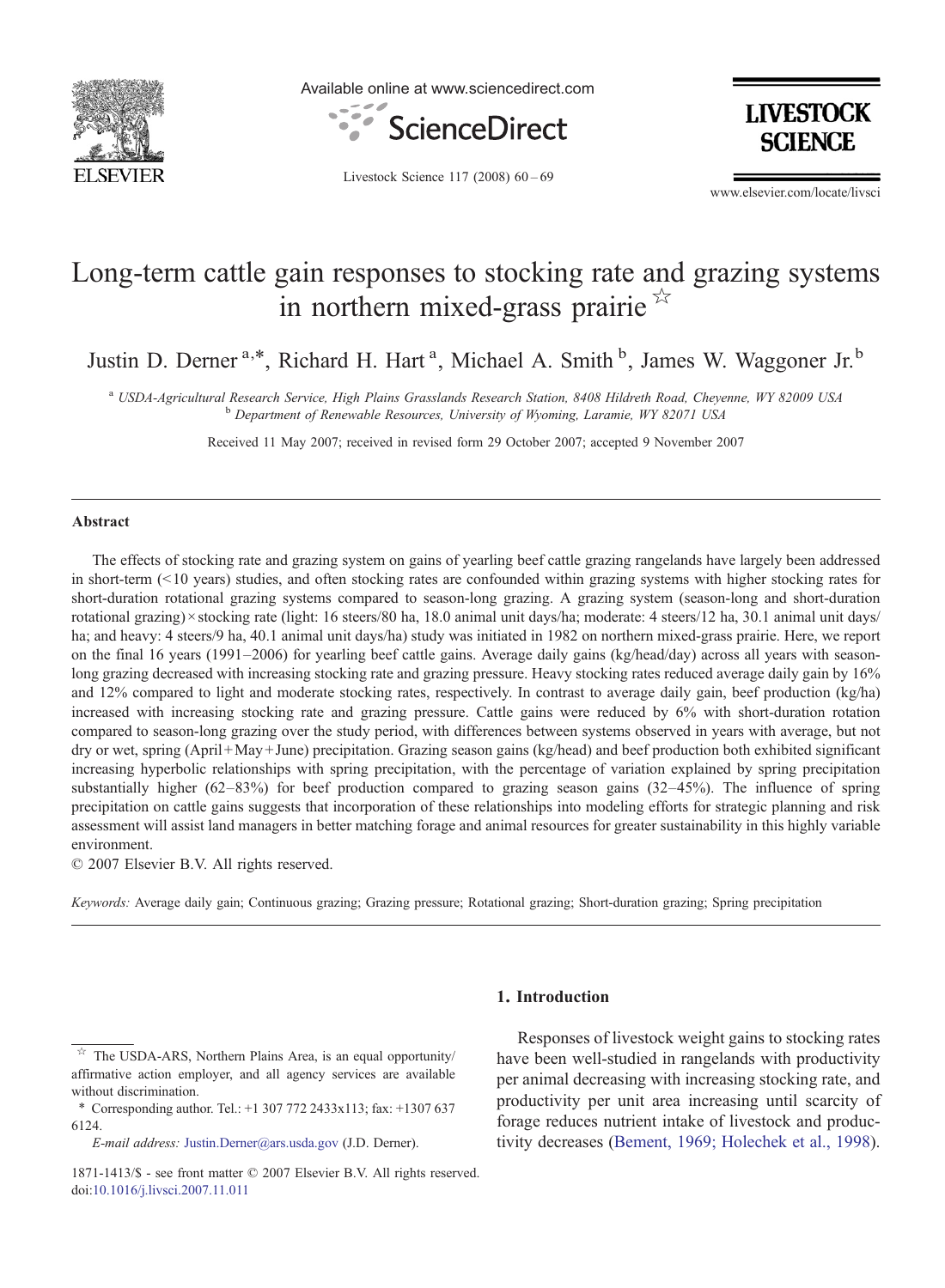In addition, livestock weight gains have been evaluated in many studies comparing season-long continuous grazing and rotational grazing systems in numerous rangeland ecosystems [\(Holechek et al., 1998](#page-9-0)). Effects of grazing systems on livestock weight gains are inconsistent. Studies have demonstrated advantages of seasonlong grazing, benefits of rotational grazing, or conclusions of no difference between grazing systems. A lack of consensus in the scientific literature on this topic is likely attributed to the confounding effect of stocking rate between the grazing systems studied. Often greater stocking density and stocking rates were employed with rotational grazing to reduce patch grazing (i.e., selectivity) of grazing animals that occurs with season-long grazing under low to moderate stocking rates ([Teague](#page-9-0) [and Dowhower, 2003](#page-9-0)). Comparisons between grazing systems with the same stocking rates are largely lacking in the literature. Two notable exceptions are a study conducted in tallgrass prairie ([McCollum and Gillen,](#page-9-0) [1998; McCollum et al., 1999\)](#page-9-0) and another in northern mixed-grass prairie [\(Hart et al., 1988, 1993; Manley](#page-9-0) [et al., 1997](#page-9-0)) of the North American Great Plains. These studies evaluated yearling beef cattle gains for 5 years [\(McCollum et al., 1999\)](#page-9-0) and 13 years ([Manley et al.,](#page-9-0) [1997\)](#page-9-0) and concluded that gains per head decreased with increasing stocking rates and grazing system did not affect gains ([Manley et al., 1997](#page-9-0)) or that gains were reduced with rotational grazing [\(McCollum et al., 1999](#page-9-0)).

Evaluation of livestock gains between grazing systems is also problematic given that most studies are short-term (3–5 years) although vegetation changes in rangelands often occur over longer periods (e.g., [Manley](#page-9-0) [et al., 1997](#page-9-0)). Perhaps some of the non-significant responses of livestock gains to rotational grazing systems may be manifest in the lack of substantial vegetation change that would feedback to nutritive quality, grazing behavior and intake rates and subsequent animal performance. Unfortunately, there is a paucity of studies comparing grazing systems over many  $(>10)$  years. This can be attributed to the inherent logistical constraints of maintaining infrastructure, treatment integrity and commitment to the needed frequency of vegetation sampling and animal performance responses over this lengthy time period. Here, we report on the final 16 years (1991–2006) of a study established in 1982 to evaluate effects of grazing systems (season-long and short-duration rotational grazing), stocking rates (light, moderate and heavy stocking), and their interaction on yearling beef cattle weight gains on northern mixed-grass prairie in southeastern Wyoming. Findings from earlier years of this study have previously been reported [\(Hart et al., 1988;](#page-9-0) [Manley et al., 1997](#page-9-0)).

Our objective was to assess long-term (1991–2006) effects of stocking rates and grazing systems on livestock gains in northern mixed-grass prairie. Our specific objectives were to determine the influence of 1) stocking rate, 2) grazing system, and 3) stocking rate  $\times$  grazing system interactions on livestock gains. Because forage production increases with increasing spring (April– June) precipitation at this study site [\(Derner and Hart,](#page-9-0) [2007\)](#page-9-0), we also evaluated if spring precipitation amounts influenced livestock gains because of greater forage production. We hypothesize that 1) stocking rate, but not grazing system, nor their interaction, influences yearling beef cattle weight gains, and 2) weight gains will be positively related to spring precipitation amounts due to increased forage production.

## 2. Materials and methods

## 2.1. Site description

An experiment was initiated in 1982 on northern mixedgrass prairie at the USDA-Agricultural Research Service High Plains Grasslands Research Station, approximately 7 km northwest of Cheyenne, Wyoming, USA (41°11′ N, 104°53′ W). Mean annual precipitation (132 years) is 381 mm with a peak in May. Soils are coarse and well-drained, comprised mainly of Albinas, Ascalon and Altvan loams (mixed mesic Aridic Agriustolls) and Cascajo gravelly loam (mixed mesic Aridic Calciorthid) [\(Stevenson et al., 1984\)](#page-9-0). Vegetation is predominately grasses. Perennial cool-season graminoids include Pascopyrum smithii [Rydb] A. Love (western wheatgrass), Hesperostipa comata [Trin. & Rupr.] Barkworth (needle-and-thread), Koeleria macrantha [Ledeb.] J.A. Schultes (prairie junegrass) and Carex duriuscula C.A. Mey (needleleaf sedge). Bouteloua gracilis [H.B.K.] Lag. ex Griffiths (blue grama) is the primary perennial warm-season grass, Sphaeralcea coccinea [Nutt.] Rydb).scarlet globemallow) is the primary forb, and Artemisia frigida Willd).fringed sage) is the primary sub-shrub. Warm-season grasses and forbs increase, and cool-season grasses decrease, with heavy stocking rates at this site [\(Manley et al., 1997\)](#page-9-0).

## 2.2. Grazing treatments

In 1982, 2 grazing systems were initiated using a randomized block design on the study area that had previously been grazed very lightly by livestock and wildlife. The grazing systems were 1) season-long grazing and 2) short-duration rotational grazing having 8 paddocks with 4 grazing cycles of approximately 2, 3, 5 and 7-day grazing periods. Grazing periods were shorter in the early growing season to match timing of peak precipitation and resultant forage production ([Derner and Hart, 2007\)](#page-9-0), and lengthened as the growing season progressed. Pastures were targeted to be grazed from early-June to early-October with yearling steers having entry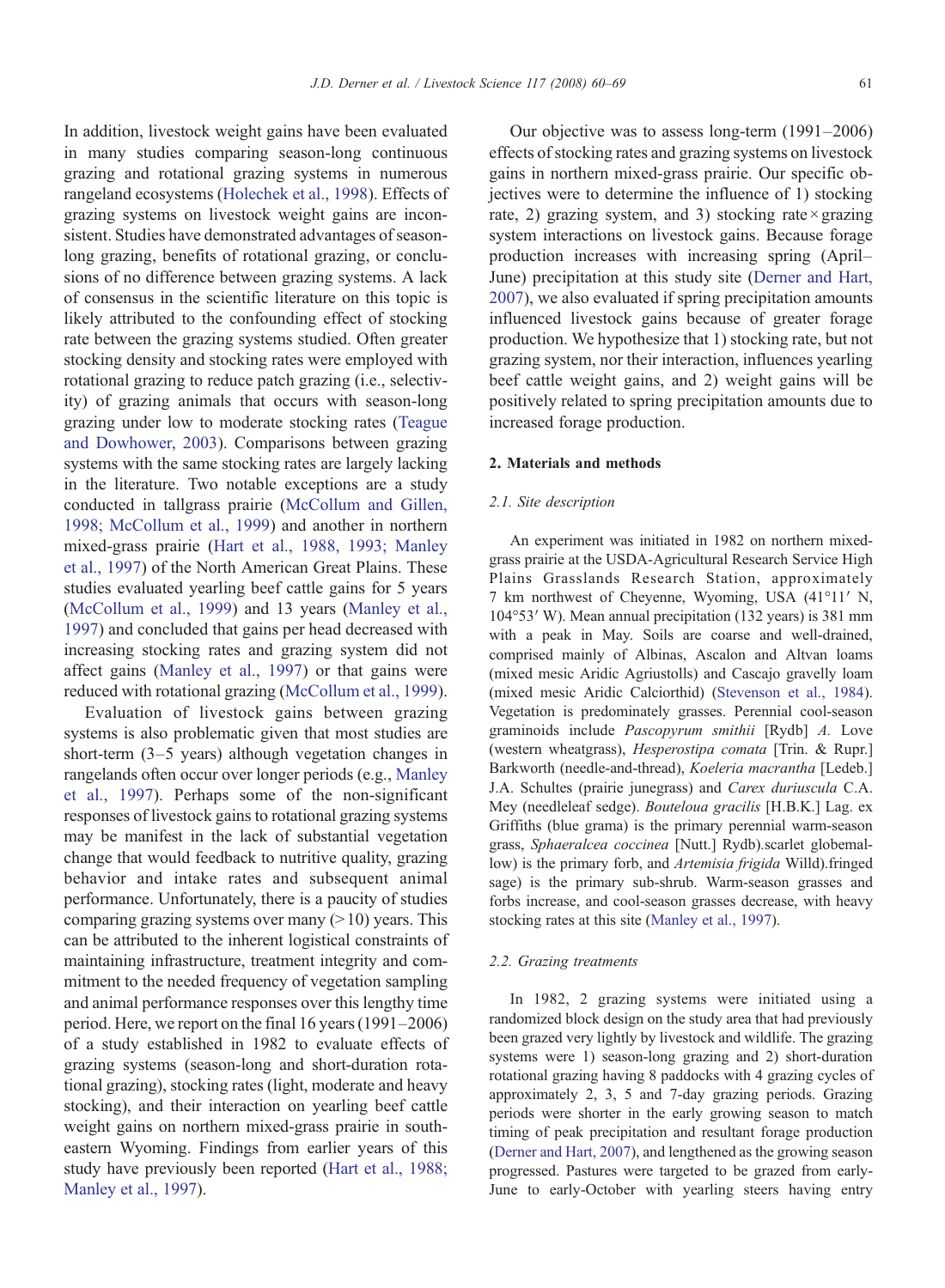<span id="page-2-0"></span>Table 1

Grazing periods, stocking rates [steers-day/ha and animal unit days (AUD)/ha], spring (April +May + June) and annual precipitation (mm) at the High Plains Grasslands Research Station, near Cheyenne, WY, USA (1991–2006)

|      |                |              |              | Stocking rate |          |               |              |               |          |               |         |        |
|------|----------------|--------------|--------------|---------------|----------|---------------|--------------|---------------|----------|---------------|---------|--------|
|      | Grazing period |              |              | Light         |          | Moderate      |              | Heavy         |          | Precipitation |         |        |
| Year | Begin          | End          | Days         | Steer-days/ha | AUD/ha   | Steer-days/ha | AUD/ha       | Steer-days/ha | AUD/ha   | Spring        | Class   | Annual |
| 1991 | June 18        | October 23   | 127          | 25.4          | 19.1     | 42.3          | 31.8         | 56.4          | 42.3     | 256.3         | Wet     | 513.5  |
| 1992 | June $16$      | October 1    | 107          | 21.4          | 16.1     | 35.7          | 26.8         | 47.6          | 35.7     | 123.8         | Average | 396.0  |
| 1993 | June 6         | September 30 | 116          | 23.2          | 17.4     | 38.7          | 29.0         | 51.6          | 38.7     | 196.1         | Average | 492.7  |
| 1994 | June 1         | August 9     | 70           | 14.0          | 10.5     | 23.3          | 17.5         | 31.1          | 23.3     | 99.4          | Average | 306.4  |
| 1995 | June 21        | October 12   | 113          | 22.6          | 17.0     | 37.7          | 28.3         | 50.2          | 37.7     | 329.9         | Wet     | 575.3  |
| 1996 | June 6         | September 26 | 112          | 22.4          | 16.8     | 37.3          | 28.0         | 49.8          | 37.3     | 156.9         | Average | 393.3  |
| 1997 | June 4         | September 24 | 112          | 22.4          | 16.8     | 37.3          | 28.0         | 49.8          | 37.3     | 206.3         | Average | 578.4  |
| 1998 | June 10        | September 30 | 112          | 22.4          | 16.8     | 37.3          | 28.0         | 49.8          | 37.3     | 176.5         | Average | 315.3  |
| 1999 | June 10        | October 17   | 129          | 25.8          | 19.4     | 43.0          | 32.3         | 57.3          | 43.0     | 264.1         | Wet     | 432.8  |
| 2000 |                |              | $\mathbf{0}$ | $\theta$      | $\Omega$ | $\Omega$      | $\mathbf{0}$ | $\Omega$      | $\Omega$ | 64.2          | Dry     | 303.5  |
| 2001 | June $6$       | October 12   | 128          | 25.6          | 19.2     | 42.7          | 32.0         | 56.9          | 42.7     | 154.4         | Average | 302.7  |
| 2002 |                |              | $\mathbf{0}$ | $\theta$      | $\Omega$ | $\mathbf{0}$  | $\Omega$     | $\mathbf{0}$  | $\Omega$ | 42.4          | Dry     | 204.4  |
| 2003 | June 9         | October 17   | 130          | 26.0          | 19.5     | 43.3          | 32.5         | 57.8          | 43.3     | 160.6         | Average | 345.2  |
| 2004 | June 9         | October 15   | 128          | 25.6          | 19.2     | 42.7          | 32.0         | 56.9          | 42.7     | 127.8         | Average | 359.2  |
| 2005 | June 7         | October 14   | 129          | 25.8          | 19.4     | 43.0          | 32.3         | 57.3          | 43.0     | 195.6         | Average | 379.5  |
| 2006 | June 7         | August 24    | 78           | 15.6          | 11.7     | 26.0          | 19.5         | 34.7          | 26.0     | 72.8          | Dry     | 254.0  |

Spring precipitation was classified as average if amount was within the mean  $\pm 1$  SD of the 16 years record (164.0  $\pm$  77.4 mm), dry if less than the mean minus 1SD, and wet if greater than the mean plus 1SD.

weights across the study years of  $247 \pm 24$  kg (mean  $\pm 1$  SD, range 209–276 kg). Cattle did not graze pastures in 2000 and 2002 due to severe drought and very low forage production  $(\leq 100 \text{ kg/ha})$ , [Derner and Hart, 2007\)](#page-9-0), and grazing seasons were shortened in 1994 and 2006 due to drought. Three stocking rates were applied to the season-long grazed pastures: light (16 steers/80 ha, about 35% below recommended rate), moderate (4 steers/12 ha, the recommended rate) and heavy (4 steers/9 ha, 33% greater than the recommended rate) ([Hart](#page-9-0) [et al., 1988\)](#page-9-0). Moderate and heavy stocking rates were used for short-duration rotational grazing with individual paddock size of 1.5 ha for the moderate rate and 1.125 ha for the heavy rate. Light, moderate and heavy stocking rates across years with full grazing seasons were 24.1, 40.0 and 53.4 steer-days/ha,



Fig. 1. Average daily gains (kg/head/day, mean ± 1SE) with season-long (mid-June to mid-October) grazing on northern mixed-grass prairie at the High Plains Grasslands Research Station, near Cheyenne, WY, USA, with light, moderate and heavy stocking rates for the 1991–2006 study years, and for dry, average and wet springs during this period. Letters indicate significant  $(p<0.05)$  differences among stocking rates within a classification.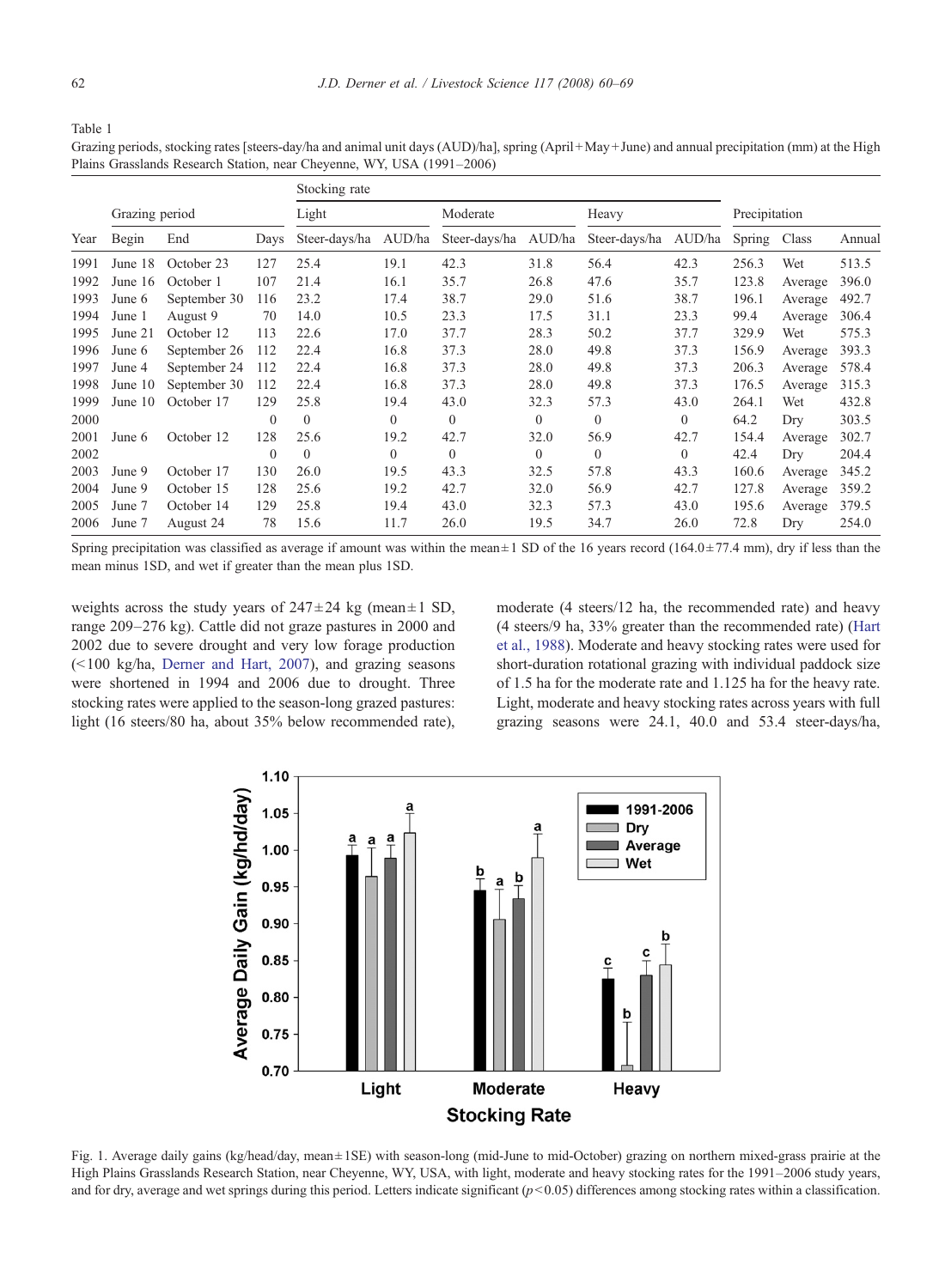<span id="page-3-0"></span>respectively. Using 0.75 as an animal unit equivalent for the yearling steers [\(Holechek et al., 1998](#page-9-0)), light, moderate and heavy stocking rates across years with full grazing seasons were 18.0., 30.1 and 40.1 animal unit days/ha, respectively. Two pastures were used for each stocking rate  $\times$  grazing system combination with the exception of the lightly-stocked, seasonlong grazed treatment because of limitations with the original pasture layout.

## 2.3. Yearling beef cattle gains

Yearling steers, mostly Hereford with the remainder crossbred English breeds, were used throughout the study. Steers were weighed prior to and following the grazing season, after being held overnight without feed or water. Grazing season gains (kg/head) were determined by subtracting starting from end weights, average daily gains (kg/head/day) determined by dividing seasonal gains by the days of actual grazing, and beef production (kg/ha) calculated by multiplying grazing season gains by the number of steers in the treatment and dividing the product by hectares.

## 2.4. Statistical analyses

To determine the influence of stocking rate on cattle gain responses, we limited grazing treatments to only the seasonlong grazing system and initially analyzed data using a repeated measures Analysis of Variance (ANOVA) with stocking rate (light, moderate and heavy) as the single factor, acknowledging that the light stocking rate was not replicated, and year as the repeated factor. To further investigate the influence of stocking rate on cattle gains, we classified years as average if precipitation during April–June was within the mean  $\pm 1$  SD of the 16 years record (164.0 $\pm$ 77.4 mm), dry if less than the mean minus 1SD, and wet if greater than the mean plus 1SD, and used a one-factor ANOVA to analyze peak standing crop within each classification. To determine the influence of grazing system and grazing system × stocking rate interaction on cattle gain responses we used the season-long and short-duration rotational grazing systems with moderate and heavy stocking rates. A repeated measures ANOVA was used with stocking rate (moderate and heavy) and grazing system (season-long and short-duration rotational) as the two factors. To determine if spring precipitation affected our findings, we classified spring precipitation as previously described and conducted a two-factor ANOVA (grazing system and stocking rate) within each spring classification. Regression analyses were used to determine relationships between 1) grazing pressure (defined as animal unit days/Mg forage), stocking rate and cattle gains, and 2) spring precipitation and cattle gains. Forage production data from this study is reported in [Derner and Hart \(2007\)](#page-9-0). Relationships between cattle gains and April, May and June monthly precipitation, and all possible combinations of these months, were fit with linear, power and hyperbolic functions using SigmaPlot 2000 (SPSS Inc., Chicago, IL). The model with the greatest  $r^2$  value was used as the best fit ([Derner et al., 2004\)](#page-9-0).

The alpha level of 0.05 was used in all comparisons to determine significance.

# 3. Results

#### 3.1. Precipitation

Annual and spring  $(April + Mav + June)$  precipitation amounts exhibited substantial variation over this 16 year study period ([Table 1\)](#page-2-0). Spring precipitation exhibited an 8-fold difference from the low (42.4 mm, 2002) to high (329.9, 1995) values. Annual precipitation exhibited a 2.8-fold difference with 2002 being the driest year (204.4 mm) and 1997 (578.4) the wettest. Ten of the



Fig. 2. Responses of beef production (kg/ha, mean  $\pm$  1SE, open circles) and average daily gain (kg/head/day, mean $\pm$ 1SE, filled circles) to stocking rate across grazing systems on northern mixed-grass prairie at the High Plains Grasslands Research Station, near Cheyenne, WY, USA, for the 1991–2006 study years, and for dry, average and wet springs during this period.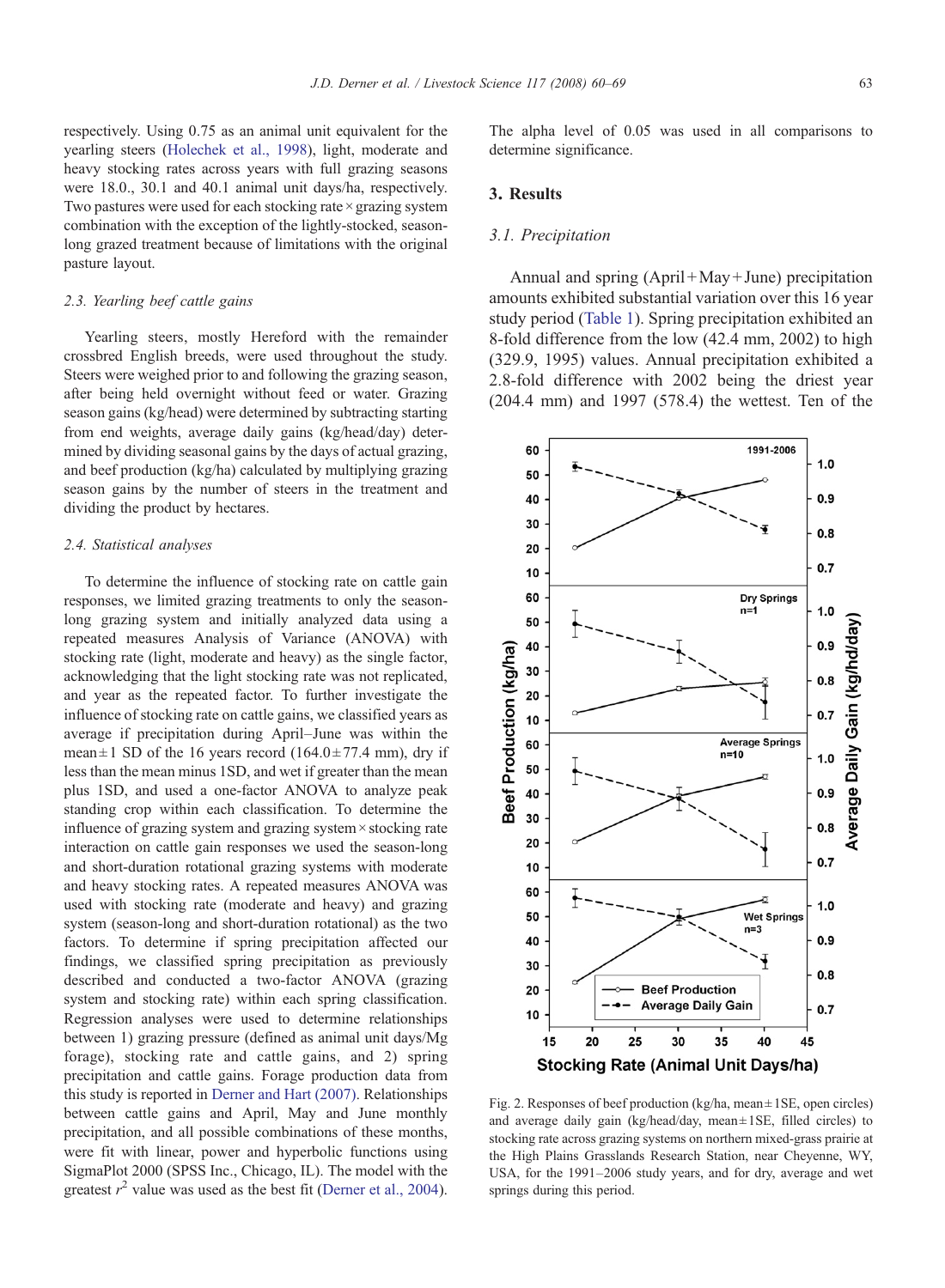<span id="page-4-0"></span>sixteen springs were classified as average using the criterion of spring precipitation being within  $\pm 1$  SD of this study period. Three springs each was classified as wet ( $>$ 1SD) and dry ( $<$ 1SD), with all three dry springs occurring since 2000. Cattle gain data was only obtained for one year classified with a dry spring (2006); animals did not graze the study pastures in the other two years (2000 and 2002).

# 3.2. Stocking rate

With season-long grazing average daily gains (ADG, kg/head/day) across all years decreased with increasing stocking rate ([Fig. 1](#page-2-0)). Gains were 5% higher with light  $(0.993 \pm 0.0140 \text{ kg/head/day})$  than moderate  $(0.945 \pm 0.0140 \text{ kg/head/day})$ 0.016) stocking rates [\(Fig. 1](#page-2-0)). Heavy stocking rates

 $(0.825 \pm 0.015)$  reduced ADG by 16% and 12% compared to light and moderate stocking rates, respectively. Springs with average precipitation exhibited this same relationship between stocking rate and ADG. However, springs classified as dry or wet did not exhibit a significant difference between light (dry:  $0.964 \pm 0.039$  kg/ head/day; wet:  $1.023 \pm 0.027$ ) and moderate (dry:  $0.906 \pm$ 0.041 kg/head/day; wet:  $0.990 \pm 0.032$ ) stocking rates for ADG. Heavy stocking rates reduced ADG by 22–26% in the single year with a dry spring  $(0.708 \pm 0.059 \text{ kg/head/})$ day), and by  $15-18\%$  in the three years with wet springs  $(0.844 \pm 0.029)$ . In contrast to ADG, beef production (kg/ha) increased with increasing stocking rate [\(Fig. 2\)](#page-3-0). For this study period, the stocking rate at which both ADG and beef production was optimized was determined to be the moderate rate (30 animal unit days/ha) for all study



Fig. 3. Relationships between average daily gain (kg/head/day, mean ± 1SE) (upper panel), beef production (kg/ha, mean ± 1SE) (lower panel) and grazing pressure (animal unit days/Mg forage) on northern mixed-grass prairie at the High Plains Grasslands Research Station, near Cheyenne, WY, USA, for the 1991–2006 study years.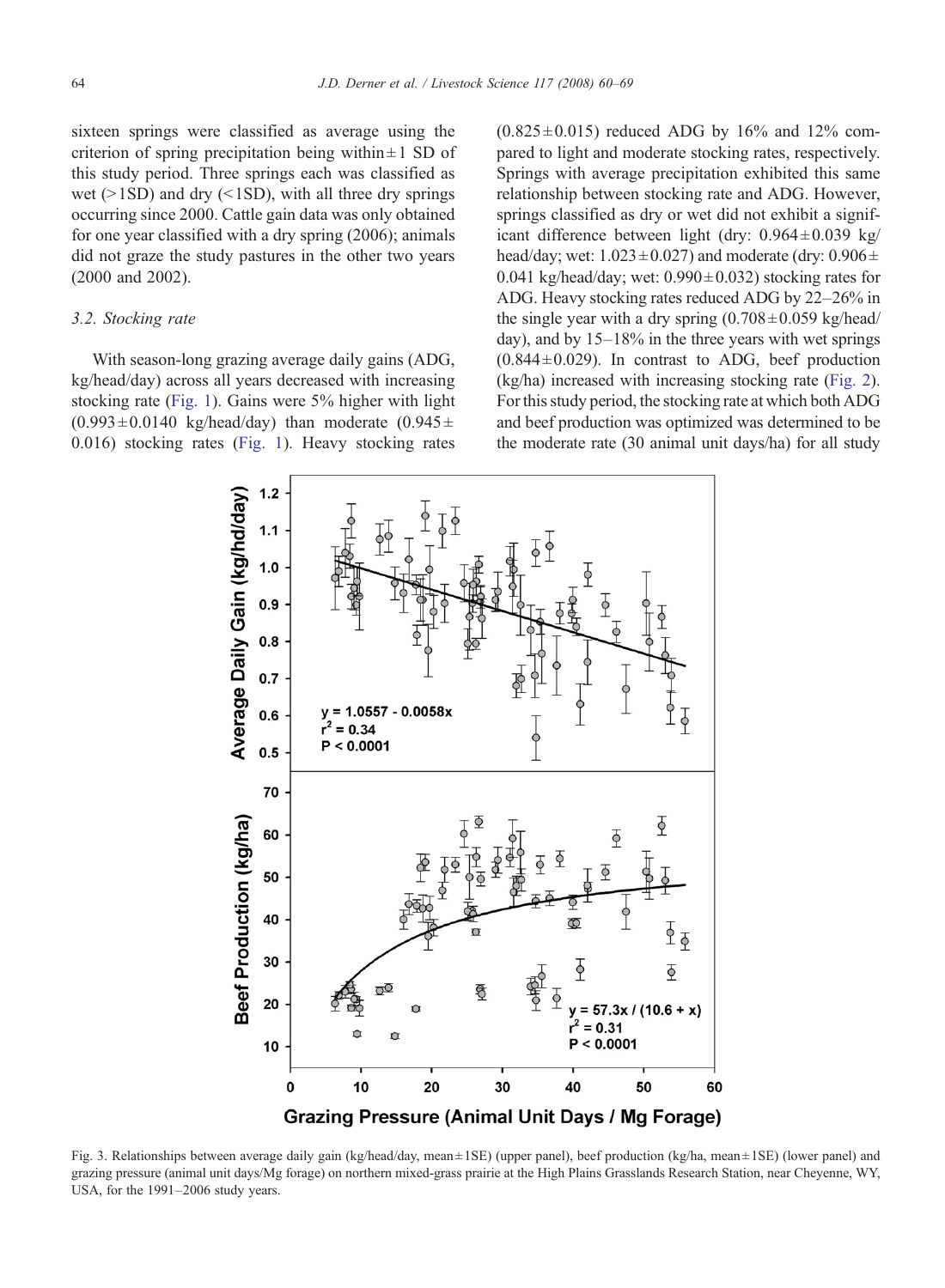years, as well as the average and wet springs. Similar to observed findings between stocking rate and cattle gains, ADG decreased linearly with increasing grazing pressure (animal unit days/Mg forage)[\(Fig. 3\)](#page-4-0), but no relationship existed between ADG and stocking rate (Fig. 4). Beef production exhibited a hyperbolic increase with increasing grazing pressure [\(Fig. 3\)](#page-4-0), and a strong linear response to stocking rate (Fig. 4).

# 3.3. Grazing system and stocking rate

Grazing system and stocking rate, but not their interaction, affected ADG. Gains were reduced by 6% with short-duration rotation  $(0.841 \pm 0.013 \text{ kg/head/day})$ compared to season-long grazing  $(0.885 \pm 0.012)$  over the study period, with differences between systems observed in years with average  $(0.826 \pm 0.016 \text{ vs. } 0.883 \pm 0.016 \text{ vs. } 0.0005)$ 0.014 kg/head/day, short-duration vs. season-long), but not dry  $(0.815 \pm 0.048 \text{ vs. } 0.807 \pm 0.043 \text{ kg/head/day})$ , or wet  $(0.891 \pm 0.023$  vs.  $0.916 \pm 0.024$  kg/head/day), spring precipitation [\(Fig. 5](#page-6-0)) over the final sixteen years of this twenty-five year study. Heavy stocking rates consistently reduced ADG by 10–16% compared to moderate stocking across all years  $(0.811 \pm 0.012 \text{ vs.})$  $0.915 \pm 0.011$  kg/head/day, heavy vs. moderate) and for each spring precipitation classification.

## 3.4. Spring Precipitation and Cattle Gains

Grazing season gains (kg/head) and beef production both exhibited significant hyperbolic relationships with spring precipitation. For each stocking rate  $\times$  grazing



Fig. 4. Relationships between average daily gain (kg/head/day, mean ± 1SE) (upper panel), beef production (kg/ha, mean ± 1SE) (lower panel) and stocking rate (animal unit days/ha) on northern mixed-grass prairie at the High Plains Grasslands Research Station, near Cheyenne, WY, USA, for the 1991–2006 study years.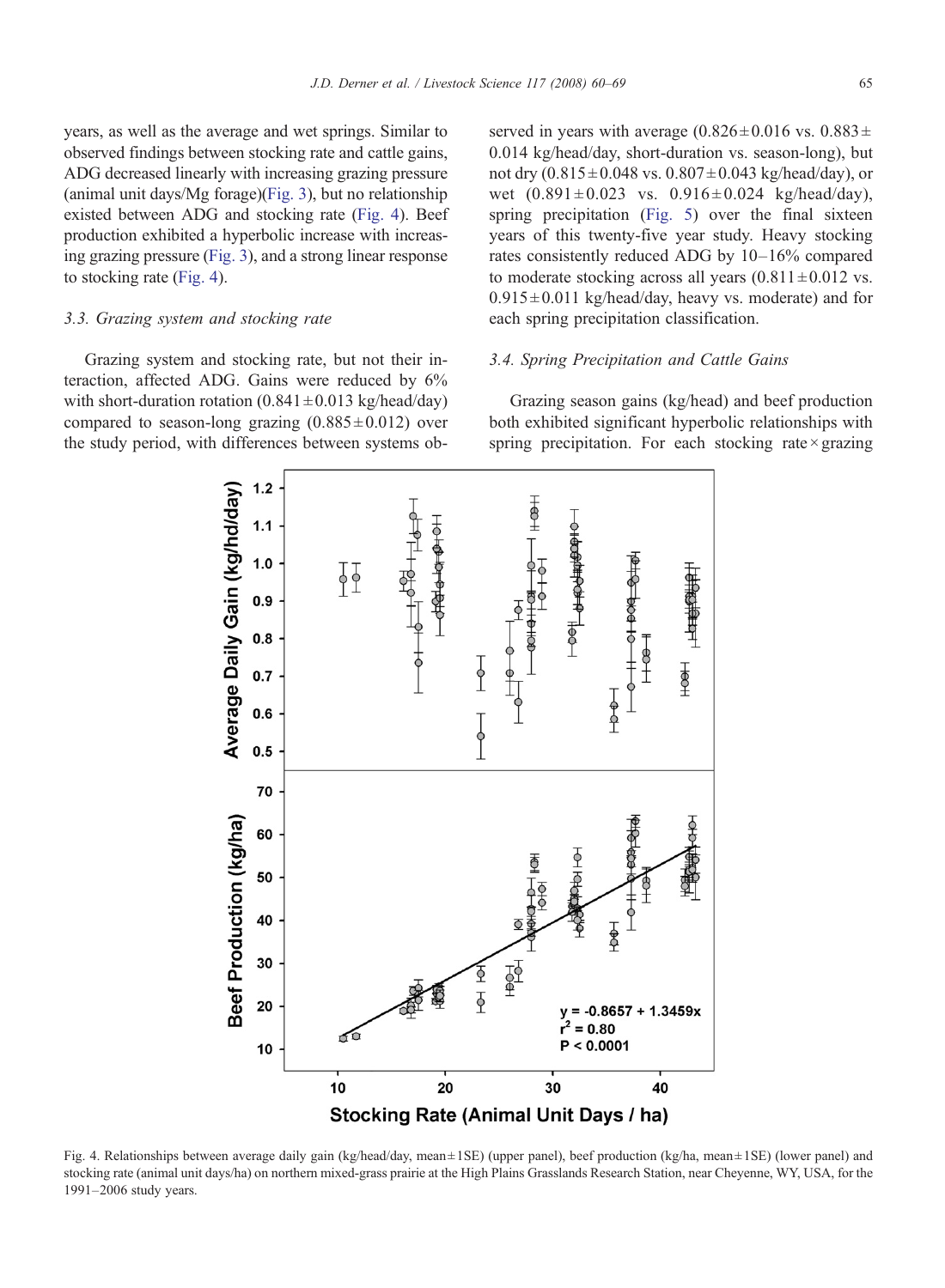<span id="page-6-0"></span>

Fig. 5. Average daily gains (kg/head/day, mean ± 1SE) for moderate and heavy stocking rates across season-long (mid-June to mid-October) and short-duration rotational grazing, and for season-long and short-duration rotational grazing across stocking rates on northern mixed-grass prairie at the High Plains Grasslands Research Station, near Cheyenne, WY, USA, for the 1991–2006 study years, and for dry, average and wet springs during this period. Asterisks indicate significant  $(p<0.05)$  differences between stocking rates, and between grazing systems for each classification.

system combination, grazing season gains increased with increasing spring precipitation with the percentage of variation explained by spring precipitation similar (32–45%) [\(Fig. 6\)](#page-7-0). Likewise, beef production increased with increasing spring precipitation for all stocking rate  $\times$  grazing system combinations, but the percentage of variation explained by spring precipitation was substantially higher (62–83%) [\(Fig. 7\)](#page-8-0).

# 4. Discussion

Long-term (1982–2006) grazing treatments of stocking rate and grazing system, but not their interaction, influenced cattle gain responses over the final sixteen years (1991–2006) of this study in northern mixed-grass prairie of the North American Great Plains. Increasing stocking rate reduced individual animal gains but resulted in greater beef production per unit land area. The short-duration rotational grazing system reduced cattle gains by a marginal (6%) but significant level compared to season-long grazing. Cattle gains increased with increasing amounts of spring (April–June) precipitation, which is consistent with prior findings regarding forage production at this study site [\(Derner and Hart,](#page-9-0) [2007](#page-9-0)).

Reductions in average daily gain, but increases in beef production, with increasing stocking rate and grazing pressure are consistent with previous findings from this ecosystem ([Hart et al., 1988; Manley et al.,](#page-9-0)

[1997](#page-9-0)) as well as many other rangeland systems (e.g., [Bement, 1969; Holechek et al., 1998; McCollum et al.,](#page-9-0) [1999](#page-9-0)). This study showcases that livestock performance can be influenced by spring precipitation as average daily gains did not differ between light and moderate stocking rates when spring precipitation substantially deviated (i.e., dry or wet) from average amounts. In this rangeland, forage production is similar across stocking rates in dry years ([Derner and Hart, 2007\)](#page-9-0) further providing evidence that differences in cattle gain responses should not be expected between light and moderate stocking rates under these conditions. Average daily gain was substantially reduced with the heavy stocking rate in the dry spring year. This result can be explained by contrasting species composition in these treatment pastures compared to the lighter stocking rates [\(Manley et al., 1997](#page-9-0)). Because perennial warm-season (C4) grasses and forbs increase, and cool-season (C3) grasses decrease with heavy stocking rates, the limited precipitation received during spring 2006 resulted in little green forage during the early grazing season. Therefore, cattle on this treatment would have had a higher proportion of residual forage with lower quality in their diets compared to the other stocking rate treatments. In contrast to the effects produced by a dry spring, springs with abundant precipitation amounts overcome intrinsic forage production potential differences between these two stocking rates ([Derner and](#page-9-0) [Hart, 2007\)](#page-9-0). [Gillen and Sims \(2006\)](#page-9-0) noted that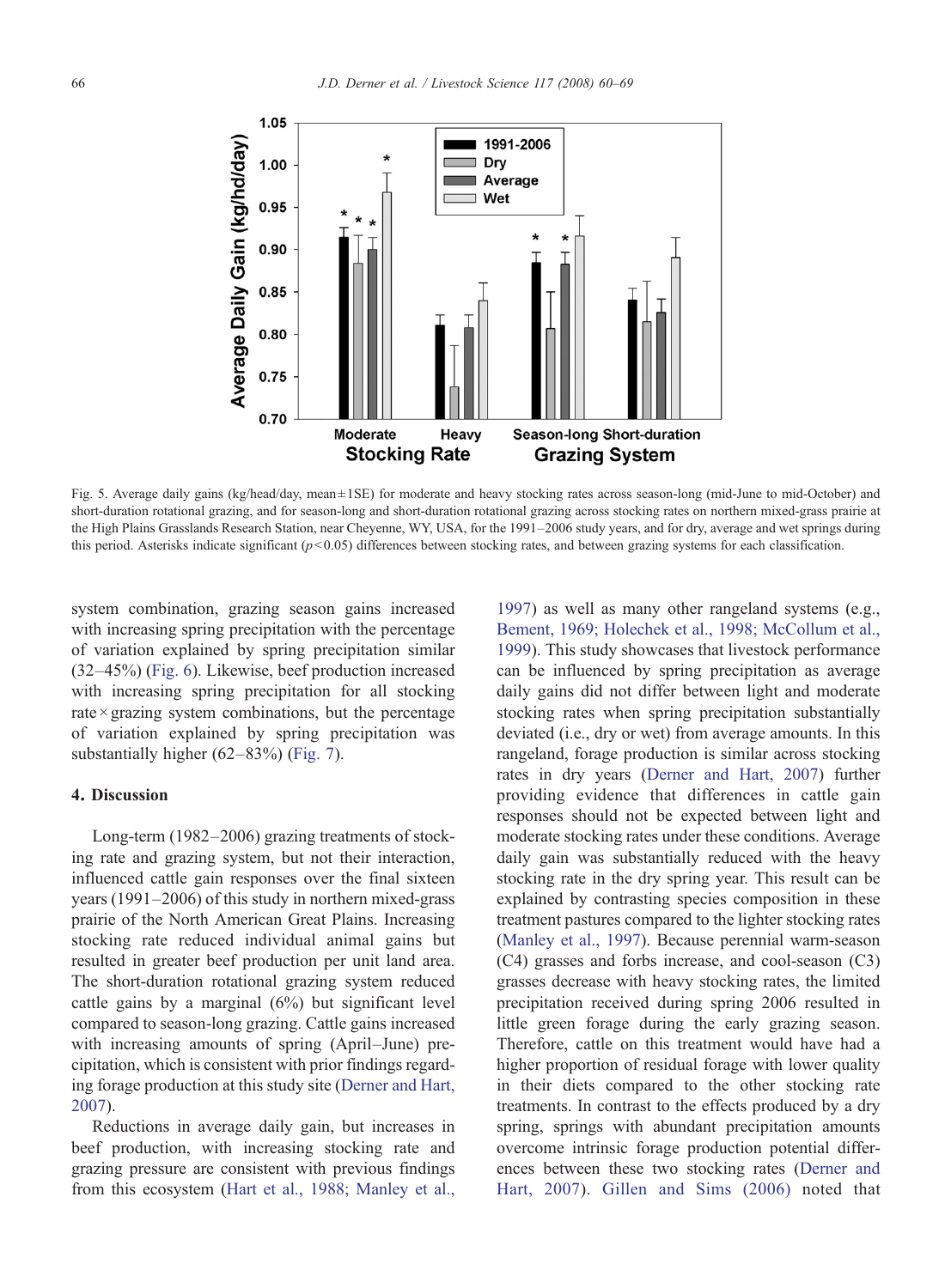<span id="page-7-0"></span>

Fig. 6. Hyperbolic relationships between grazing season gains (kg/head, mean ± 1SE) and spring (April ±May ± June) precipitation (mm) for seasonlong grazing at light, moderate and heavy stocking rates, and for short-duration rotational grazing at moderate and heavy stocking rates on northern mixed-grass prairie at the High Plains Grasslands Research Station near Cheyenne, WY, USA for the 1991–2006 study years.

vegetation metrics were responsive to stocking rate when precipitation was favorable, but not during drought.

The intersection of responses of average daily gain and beef production to stocking rate represents the rate at which both of these responses are optimized for livestock production (e.g., [Bement, 1969](#page-9-0)). Our results across this sixteen year study period suggest that the optimum stocking rate is the currently recommended moderate stocking rate. [Bement \(1969\)](#page-9-0) determined that economic returns per hectare were highest at moderate stocking rates in shortgrass steppe. [Hart et al. \(1988\)](#page-9-0) found that the recommended moderate stocking rate for northern mixed-grass prairie was lower than the rate which produced the greatest economic return per hectare. Yet, they cautioned that the increase in economic returns between the two stocking rates was small and likely

would not compensate land mangers for the potential risk of degradation associated with increasing stocking rates. Additionally, [Manley et al. \(1997\)](#page-9-0) calculated that the most profitable stocking rates in years with favorable prices were intermediate between moderate and heavy, but in years with average or unfavorable prices, the optimum stocking rate is moderate or slightly lower.

Grazing system had less effect on animal responses than stocking rate, which is consistent with previous investigations ([Hart et al., 1988; Manley et al., 1997;](#page-9-0) [McCollum and Gillen, 1998; McCollum et al., 1999](#page-9-0)). Forage production did not differ between grazing systems at this site [\(Derner and Hart, 2007](#page-9-0)), suggesting that the observed reduction in animal gains  $(6%)$  with rotational grazing is likely attributable to decreased intake and energy losses associated with movement of animals between paddocks ([McCollum and Gillen,](#page-9-0)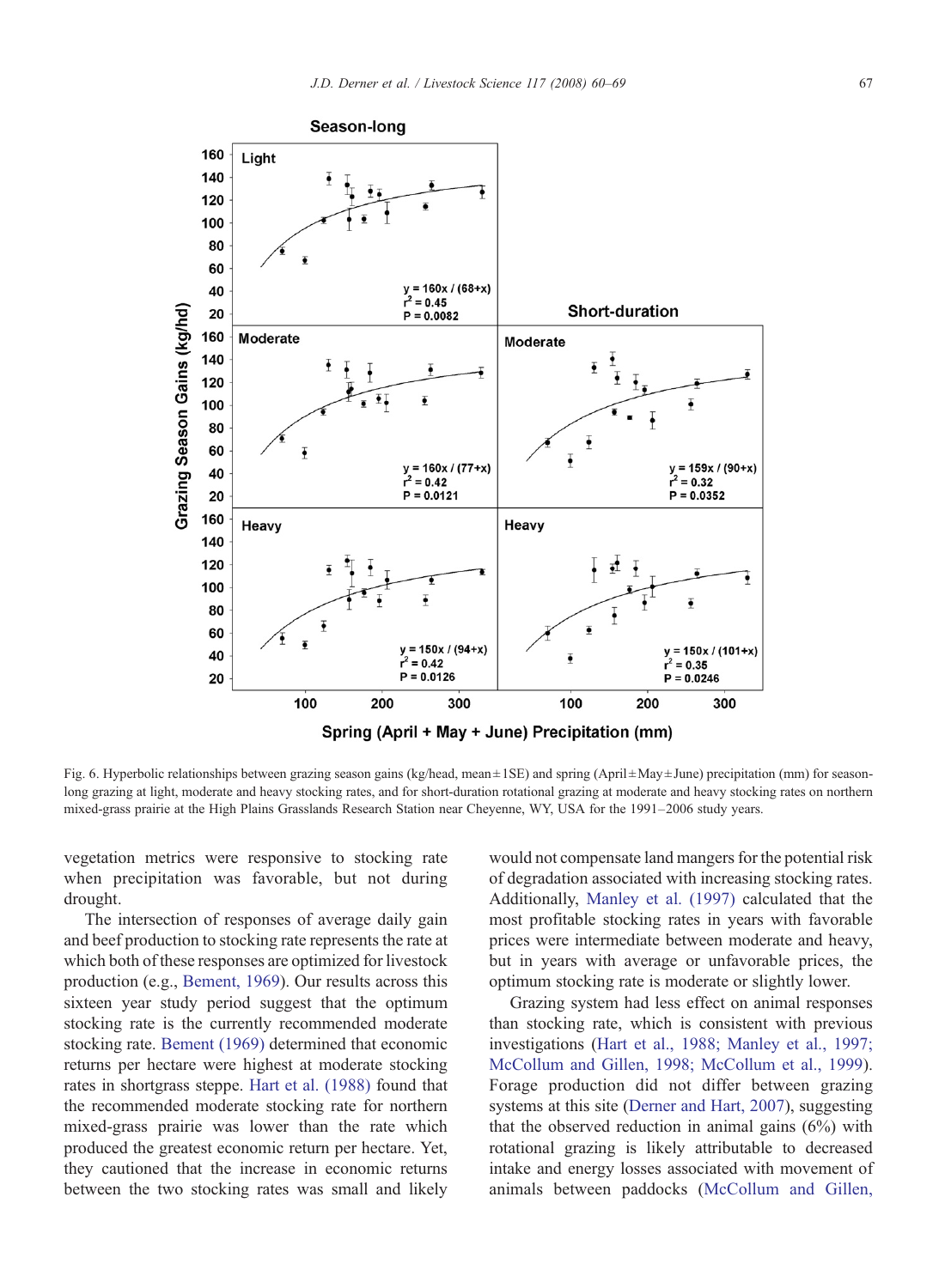<span id="page-8-0"></span>

Fig. 7. Hyperbolic relationships between beef production (kg/ha, mean ± 1SE) and spring (April + May + June) precipitation (mm) for season-long grazing at light, moderate and heavy stocking rates, and for short-duration rotational grazing at moderate and heavy stocking rates on northern mixedgrass prairie at the High Plains Grasslands Research Station near Cheyenne, WY, USA for the 1991–2006 study years.

[1998](#page-9-0)). In a comprehensive literature review of experimental studies evaluating animal production responses to grazing systems on rangelands, 92% of the studies reported similar or greater individual animal production responses with season-long compared to rotational grazing ([Briske et al., 2008](#page-9-0)). Eighty-four percent of the studies reported similar or greater animal gain per unit land area responses with season-long compared to rotational grazing. Rotational grazing is a viable management strategy for rangelands, but it is not superior to season-long grazing [\(Briske et al., 2008](#page-9-0)).

Our evidence showing the relationships between spring precipitation and cattle gain responses (average daily gain and beef production), and linear relationships of average daily gain responses to grazing pressure can be used to extend the utility of existing plant-animal

models. These relationships can be incorporated into current system models to assessing production risks for land managers in these ecosystems with erratic precipitation ([Andales et al., 2006](#page-9-0)). For example, combining predictions of forage production with expected livestock performance can provide land managers a viable tool to assist in enterprise decision-making.

# 5. Conclusion

This long-term (25 year) study addressing the influence of stocking rate and grazing system on cattle gain responses of northern mixed-grass prairie in the western portion of the North American Great Plains provides clear evidence that stocking rate is primarily responsible for observed differences in weight gains.